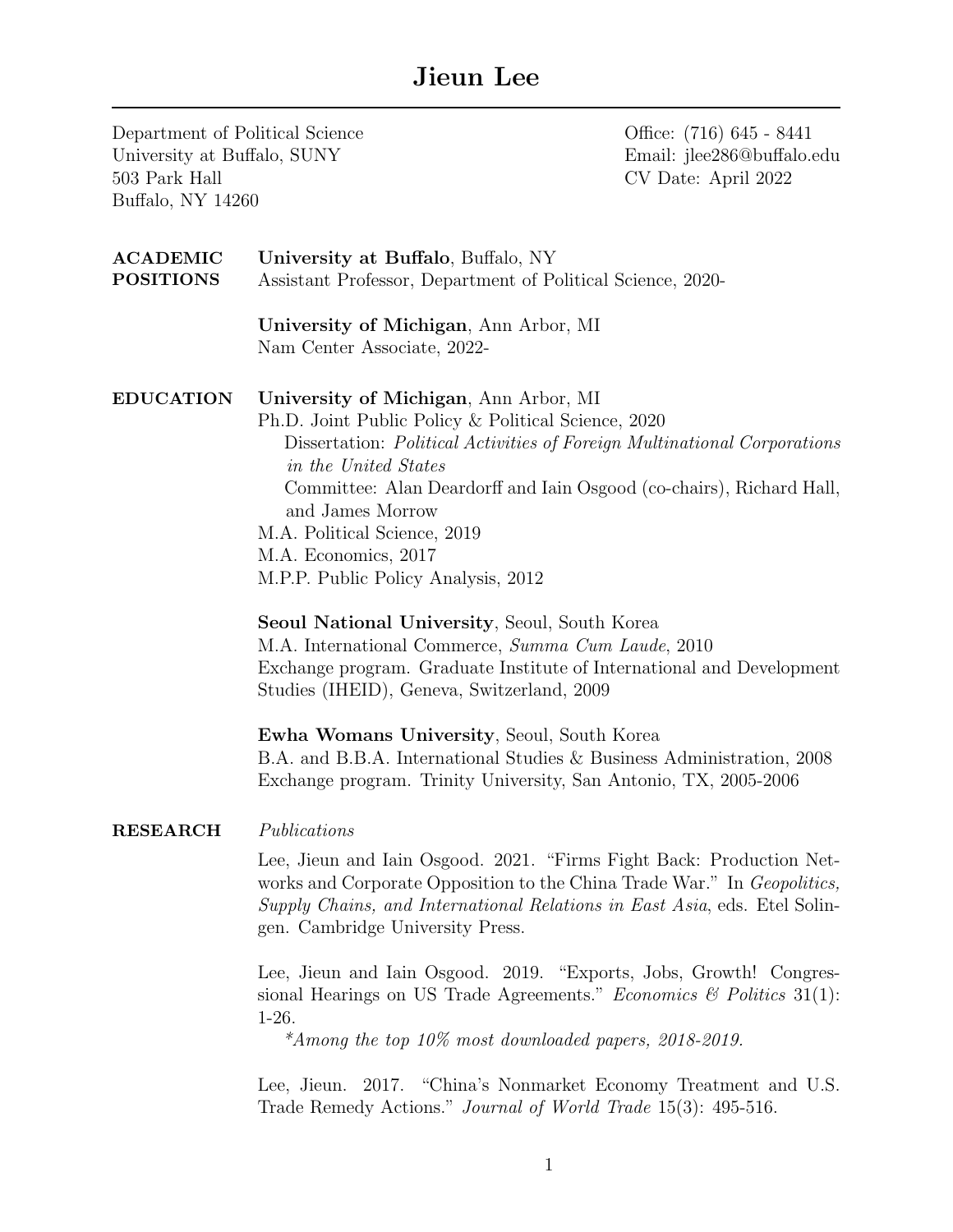|                                        | Ahn, Dukgeun and Jieun Lee. 2011. "Countervailing Duty against China: |
|----------------------------------------|-----------------------------------------------------------------------|
|                                        | Opening a Pandora's Box in the WTO System?" Journal of International  |
| <i>Economic Law</i> $14(2)$ : 329-368. |                                                                       |

Revise & Resubmit

"Foreign Direct Investment in Political Influence"

"Foreign Lobbying through Domestic Subsidiaries"

"Is American-Style Lobbying Prototypical? Comparing Trade Lobbying in the U.S. and Canada" (with Jan Stuckatz)

Under Review

"Protection Forestalled: When Firms Fight Tariffs in their Own Industry" (with Iain Osgood)

Working Papers

"Political FDI through Cross-border M&A"

"Multinational Lobbying as Political Risk Management" (with Jan Stuckatz)

"Shifting Profits, Shifting Lobbying: Tax Avoidance and U.S. Multinational's Lobbying at Home and Abroad" (with Jan Stuckatz)

"The Politicized Process of Tariff Exclusions" (with Iain Osgood)

"Patent Protectionism in the United States" (with Minju Kim)

HONORS & AWARDS Starr Award (\$1,850), 2022 Rackham Predoctoral Fellowship (\$32,640), 2019 International Policy Center Research Scholar Award (\$2,500), 2017 Ford School Award (\$7,500), 2011 Distinguished Thesis Award, Seoul National University, 2010

## TALKS Invited Talks 2022. Princeton University (Niehaus Center for Globalization & Governance).

2020. University of Kansas (Trade War Lab).

2019. Georgia Institute of Technology (Sam Nunn School of International Affairs); University at Buffalo (Department of Political Science); Michigan State University (Political Science Department Workshop on Conflict); Foreign Agents Registration Act Unit, Department of Justice.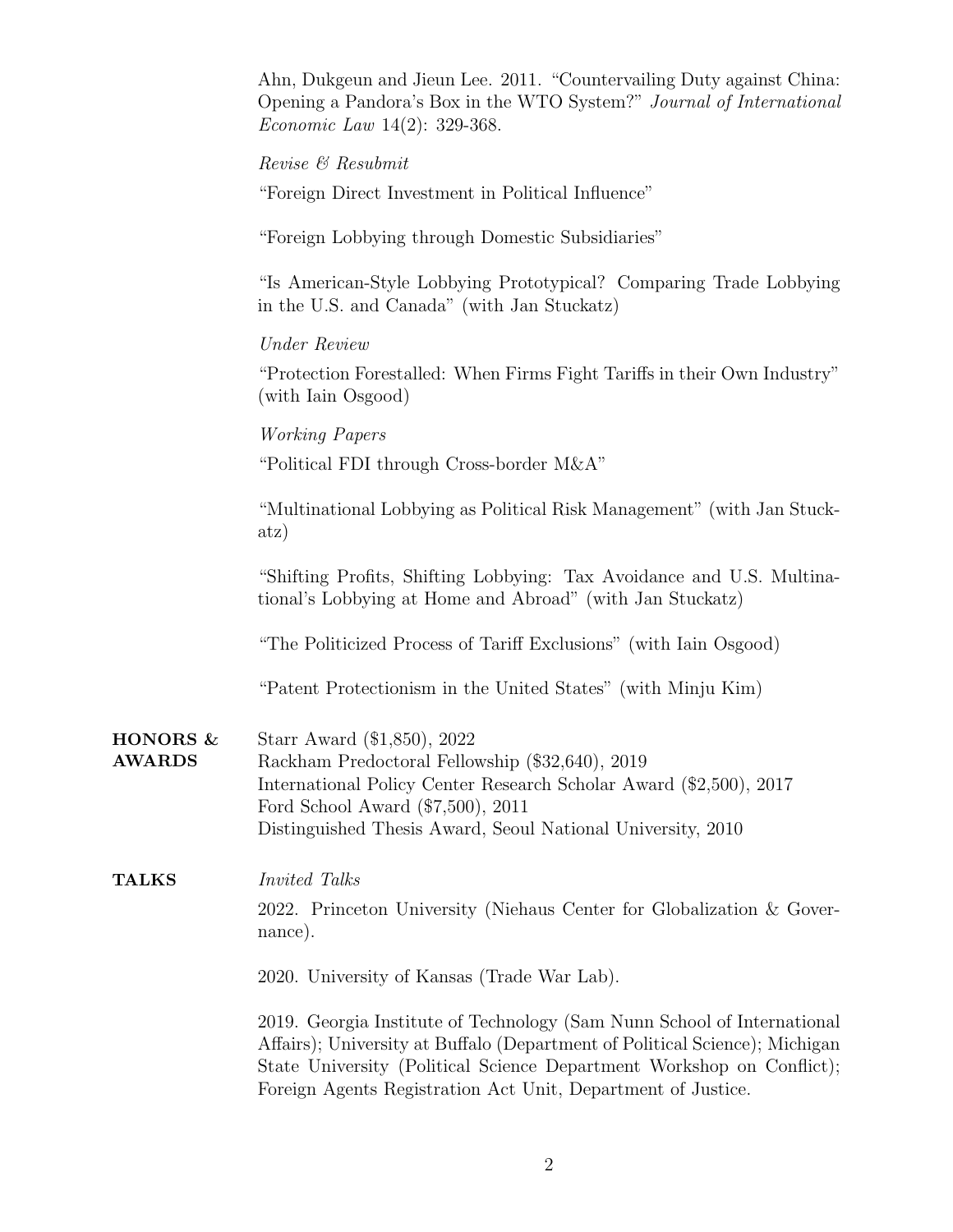## Conferences

September 2022. American Political Science Association Conference, Annual Meeting, "Managing Political Risk through Multinational Lobbying."

September 2022. American Political Science Association Conference, Annual Meeting, "Protection Forestalled: When Firms Fight Tariffs in their Own Industry."

September 2021. American Political Science Association Conference, Annual Meeting, Virtual, "Is American-Style Lobbying Prototypical? Comparing Trade Lobbying in the U.S. and Canada."

September 2021. American Political Science Association Conference, Annual Meeting, Virtual, Discussant for the Politics of U.S.-China Trade War Panel.

June 2021. European Political Science Association Conference, Annual Meeting, Virtual, "Comparing Mobilization and Access: USMCA Lobbying in the U.S. and Canada."

September 2020. American Political Science Association Conference, Annual Meeting, Virtual, "Foreign Lobbying Through Domestic Subsidiaries."

September 2020. American Political Science Association Conference, Annual Meeting, Virtual, "Firms Fight Back: Production Networks and Corporate Opposition to the China Trade War."

August 2019. American Political Science Association Conference, Annual Meeting, Washington, D.C., "The Politics of Reshoring."

August 2019. American Political Science Association Conference, Annual Meeting, Washington, D.C., "Foreign Direct Investment in Political Influence."

April 2019. Midwest Political Science Association Conference, Annual Meeting, Chicago, "Foreign Lobbying through Domestic Subsidiaries."

November 2018. International Political Economy Society, Annual Meeting, MIT, "Foreign Direct Investment in Political Influence."

April 2018. Midwest Political Science Association Conference, Annual Meeting, Chicago, "Political Investment of Foreign Investors in US Elections."

September 2017. American Political Science Association Conference, Annual Meeting, San Francisco, "Exports, Jobs, Growth! Congressional Hearings on US Trade Agreements."